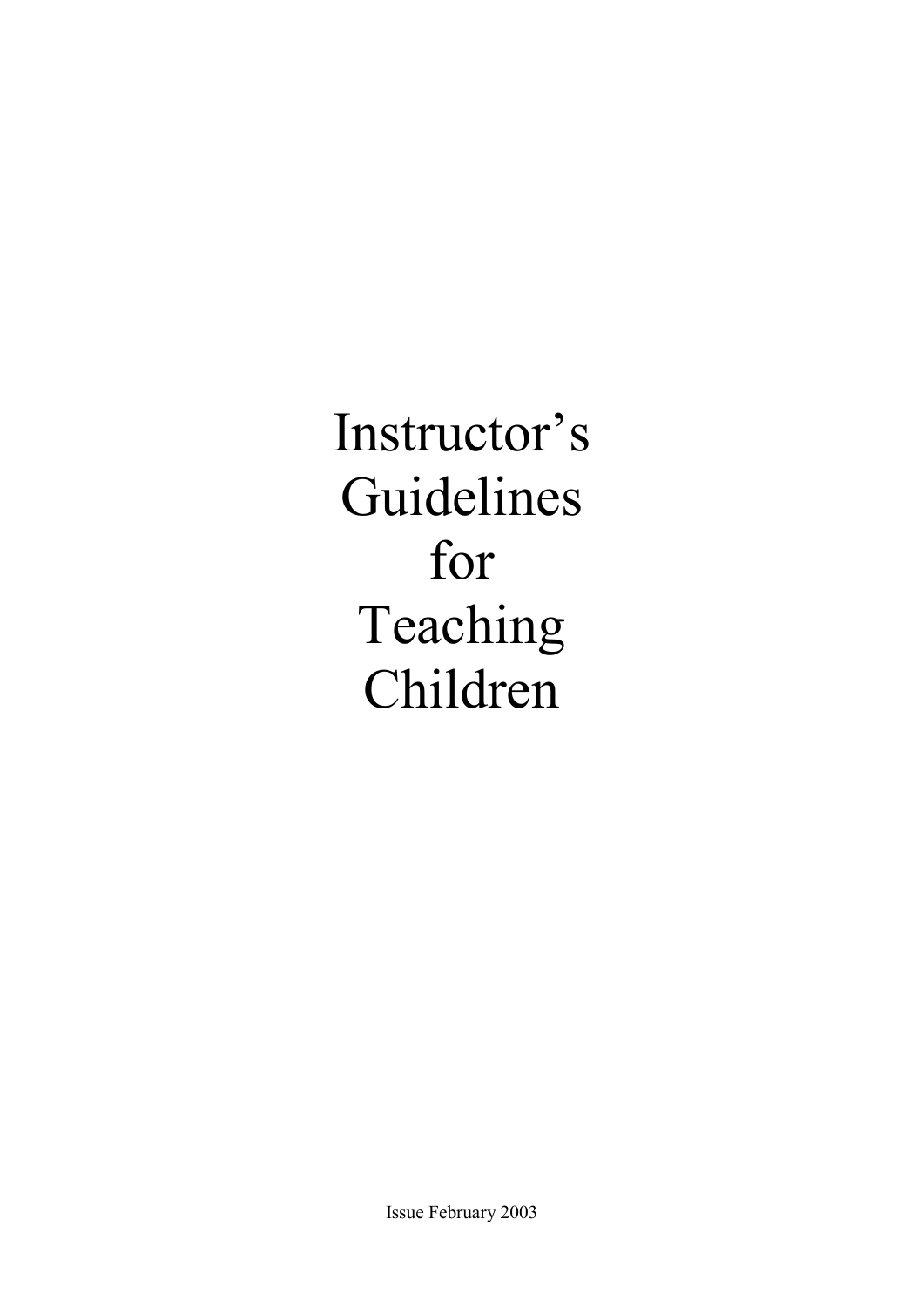# **Teaching Children**

### **Guidelines for KUGB Instructors**

### **Contents**

|                         |                                                                                                                                                                                                                        | Page           |
|-------------------------|------------------------------------------------------------------------------------------------------------------------------------------------------------------------------------------------------------------------|----------------|
| 1                       | Introduction                                                                                                                                                                                                           | $\mathbf{1}$   |
| $\overline{2}$          | <b>KUGB Child Policy Statement</b>                                                                                                                                                                                     | $\overline{2}$ |
| 3                       | Guidelines for Good Teaching Practices<br><b>General Teaching Guidelines</b><br>a<br>Karate Specific Teaching Guidelines<br>b                                                                                          | $2 - 4$        |
| $\overline{\mathbf{4}}$ | Acceptable practice, poor practice or abuse<br>What constitutes unacceptable practices<br>$\mathbf{a}$<br>$\mathbf b$<br>Signs that may indicate abuse                                                                 | $5 - 7$        |
| 5                       | <b>Reporting Procedure</b><br>What to do if you suspect abuse<br>a<br>b<br>Other concerns<br>Protecting Staff and Volunteers from false allegations<br>$\mathbf c$<br>Police checks<br>d<br>Investigation process<br>e | $7 - 9$        |
|                         |                                                                                                                                                                                                                        |                |

# **Appendix**

| Procedures in Event of Allegation or Suspicion of Abuse                                                                                                                                                                                                                                                                            |
|------------------------------------------------------------------------------------------------------------------------------------------------------------------------------------------------------------------------------------------------------------------------------------------------------------------------------------|
| Procedures in Event of Allegation or Suspicion of Abuse - Flow Chart                                                                                                                                                                                                                                                               |
| $\mathbf{D}$ $\mathbf{A}$ $\mathbf{C}$ $\mathbf{C}$ $\mathbf{C}$ $\mathbf{C}$ $\mathbf{A}$ $\mathbf{A}$ $\mathbf{A}$ $\mathbf{A}$ $\mathbf{C}$ $\mathbf{C}$ $\mathbf{C}$ $\mathbf{C}$ $\mathbf{C}$ $\mathbf{C}$ $\mathbf{C}$ $\mathbf{A}$ $\mathbf{C}$ $\mathbf{D}$ $\mathbf{C}$ $\mathbf{C}$ $\mathbf{D}$ $\mathbf{C}$ $\mathbf{$ |

- 2 The Protection of Children Act 1999 Summary of Main Provisions
- 2 The Protection of Chi<br>3 Key KUGB Contacts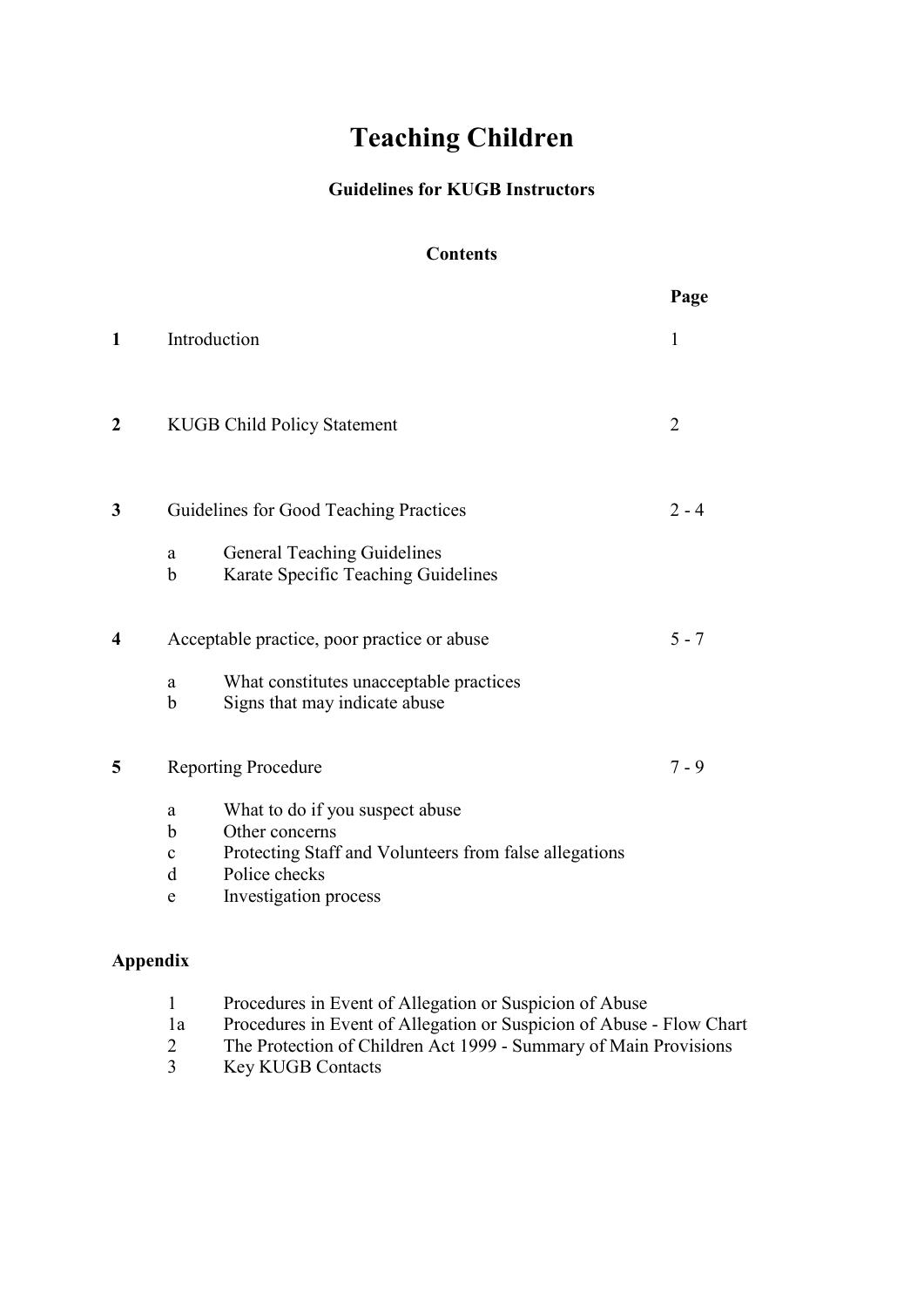#### **1 Introduction**

 Karate can have a very powerful and positive influence on people, especially young people. Not only can it provide opportunities for enjoyment and achievement, it can also develop valuable qualities such as self-esteem, self-confidence, leadership and teamwork. These positive effects can only take place if the instruction of Karate is in the right hands - those who place the welfare of all young people first and adopt practices that support, protect and empower them.

 Instructors have a moral and legal responsibility to support and care for young people and disabled adults and to protect them from abuse. This responsibility applies not only while these students on the club premises, but also if they suspect abuse is taking place elsewhere. The reality is that abuse can take place in Karate as in other physical activities and Sports.

 Instructors are expected to demonstrate a duty of care towards children, equivalent to that which a reasonable and prudent parent would expect from a teacher in a school environment.

 The KUGB has therefore recognised the need to establish a policy to ensure the safety of children in its care and to provide guidelines to Instructors and others who may be involved with the protection of these children.

 It has also established guidelines which are intended to ensure that Instructors create a safer training environment for all young people. They will help Instructors to review their teaching practice and ensure they adopt sound procedures that protect not only the welfare of young and vulnerable people, but also the Instructor against false allegations.

 These guidelines apply to all KUGB Instructors, whether they act in a voluntary or professional capacity.

 They will also apply to any person who may have young Karate students in their charge, such as referees and judges or examiners.

 The KUGB will additionally be responsible for managing internal investigations, and overseeing recruitment, induction, and training in the field of child protection.

 The KUGB has designated a National Child Protection Officer (CPO) who has the responsibility to ensure that this policy is implemented and operated effectively. This person is a well respected KUGB member who is committed to and understands the policy, procedures, and child protection in general.

 Each Association in membership of KUGB will designate their own CPO, who will liaise with the KUGB National CPO.

 Any arrest or conviction relating to an offense involving a child must be reported to the KUGB National CPO.

**nb:** The terms child and children are used throughout this document but the policy and guidelines should apply to all young people taking part in Karate.

The law defines a child as a person under the age of 18.

 These guidelines cannot cover every eventuality and Instructors should always use initiative and common sense when assessing the appropriateness of their actions and advice.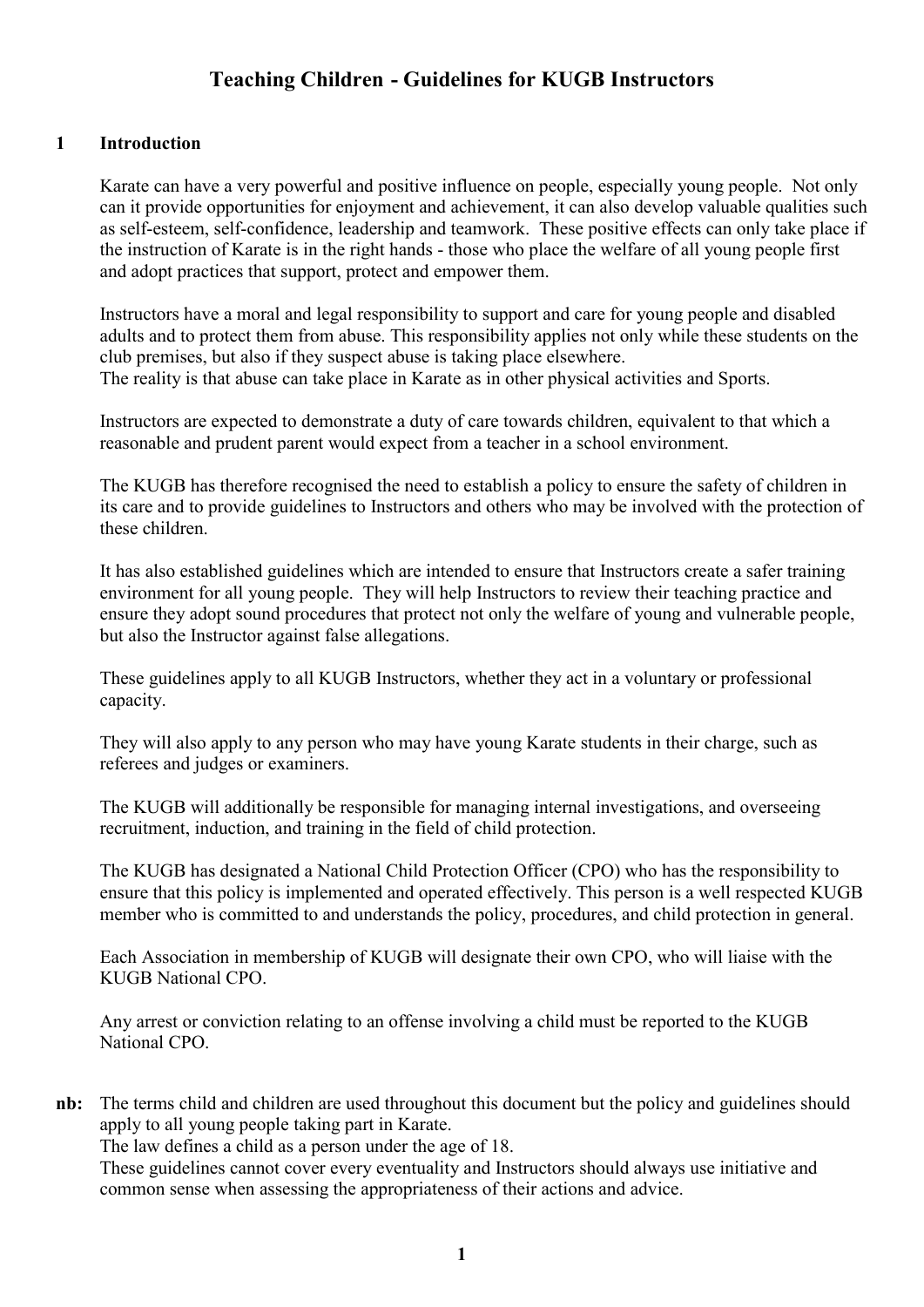### **2 KUGB Child Policy Statement**

 The KUGB recognises that it has both a moral and legal obligation to ensure that when it is given responsibility for children, it provides them with the highest possible standard of care.

It recognises that:

- children's welfare must always be the first priority
- all children have a right to be protected from harm
- all allegations should be taken seriously and responded to quickly.
- it needs to encourage interaction between children and the organisation and to ensure that the best principles for conduct are conveyed to them
- it needs to encourage continued participation of children in both training and competition.
- it needs to define the relationships between children and the organisation and take the Karate specifics into consideration including rules and a need for the Instructor to be aware of the demands that Karate may place upon a young developing Karateka.

### **3 Guidelines for Good Teaching Practice**

 These Guidelines for good practice are provided to protect children and ensure that Instructors are protected from accusations of child abuse; also to assure parents that the highest standards of teaching are being followed within the organisation.

#### **a General Teaching Guidelines**

#### **Instructors must:**

Place the well-being and safety of the child above the development of performance.

 Ensure that skills are taught in a safe, secure manner paying due regard to the physical development of young students.

 Always be open when working with children, especially where they and an individual child are completely unobserved.

Ensure that if groups are to be supervised in changing rooms that gender is appropriate.

 Ensure that where mixed teams compete away from home, they are accompanied by at least one male and one female.

Respect the rights and dignity and worth of all and treat everyone with equality.

Always try to ensure that their teaching practices are well considered and safe.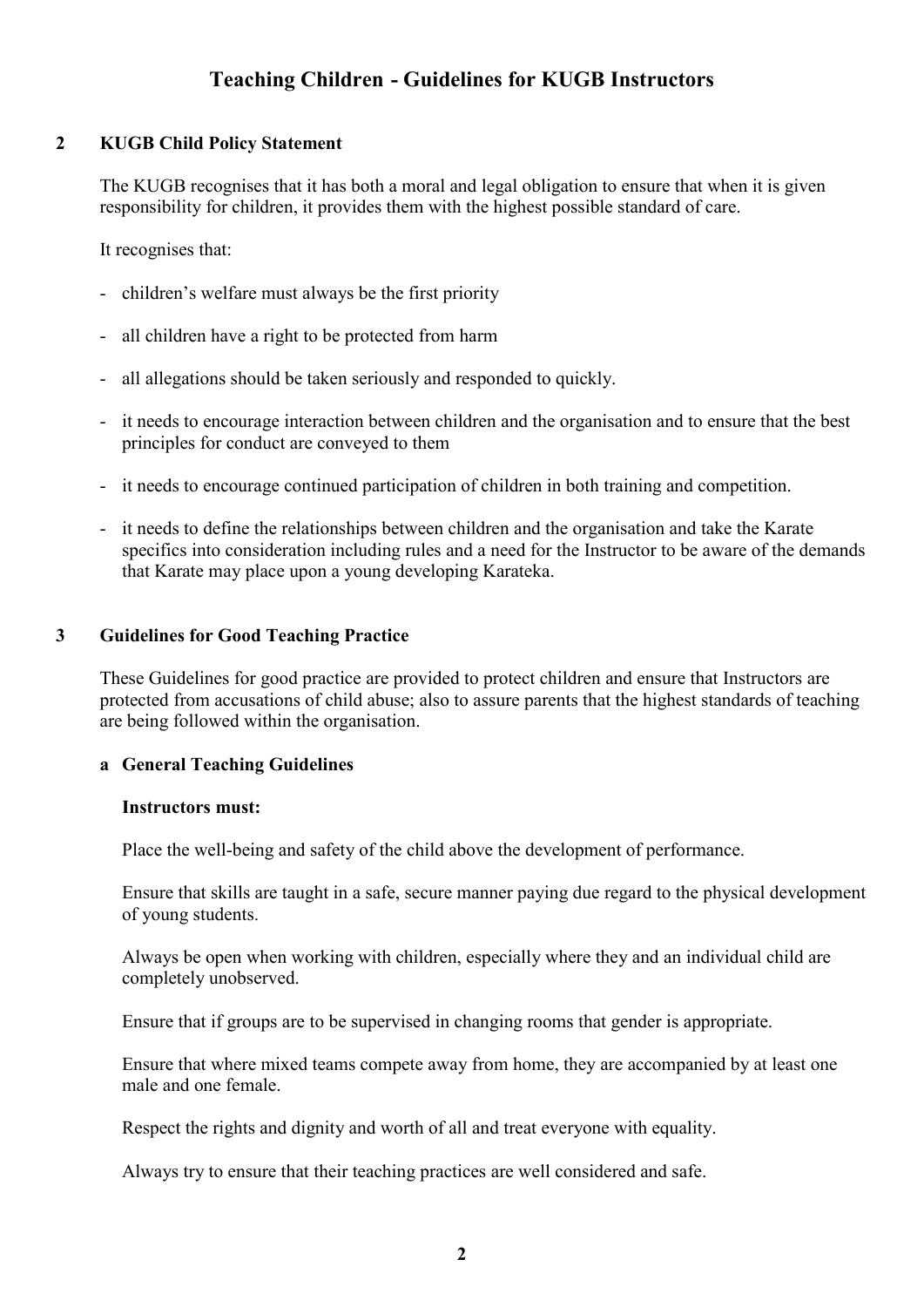Always try to ensure that their teaching practice reflect the high standards expected of Karateka. Always try to ensure that they meet all the requirements and conditions in these guidelines.

### **What constitutes good general teaching practice ?**

Good teaching practice can be:

Treating all children equally, and with respect and dignity.

Building balanced relationships based on mutual trust.

Making training fun and enjoyable

Promoting fair play.

Keeping up to date with teaching knowledge, skills, qualifications and insurance.

Taking action to prevent intimate relationships developing with students.

Getting to know children and their parents/carers.

 Being an excellent role model - this includes not drinking alcohol or smoking in the company of children.

Giving enthusiastic and constructive feedback rather than negative criticism.

 Recognising the developmental needs and capacity of the children (e.g. avoiding excessive training and competition, and not pushing them against their will).

### **b Karate-Specific Teaching Guidelines**

 There is no minimum age for a child beginning Karate, as the physical and mental and maturity of individuals varies so much. However the nature of the class can be tailored to consider these factors.

 Instructors need to understand the added responsibilities of teaching children and also the basic principles of growth and development through childhood to adolescence. Exercises should be appropriate to age and build and Instructors should not simply treat children as small adults, with small adult bodies.

 Pre-adolescent children have a metabolism that is not naturally suited to generating anaerobic power, and therefore they exercise better aerobically, that is, at a steadily maintained rate. However, they can soon become conditioned to tolerate exercise in the short, explosive bursts that more suit Karate training.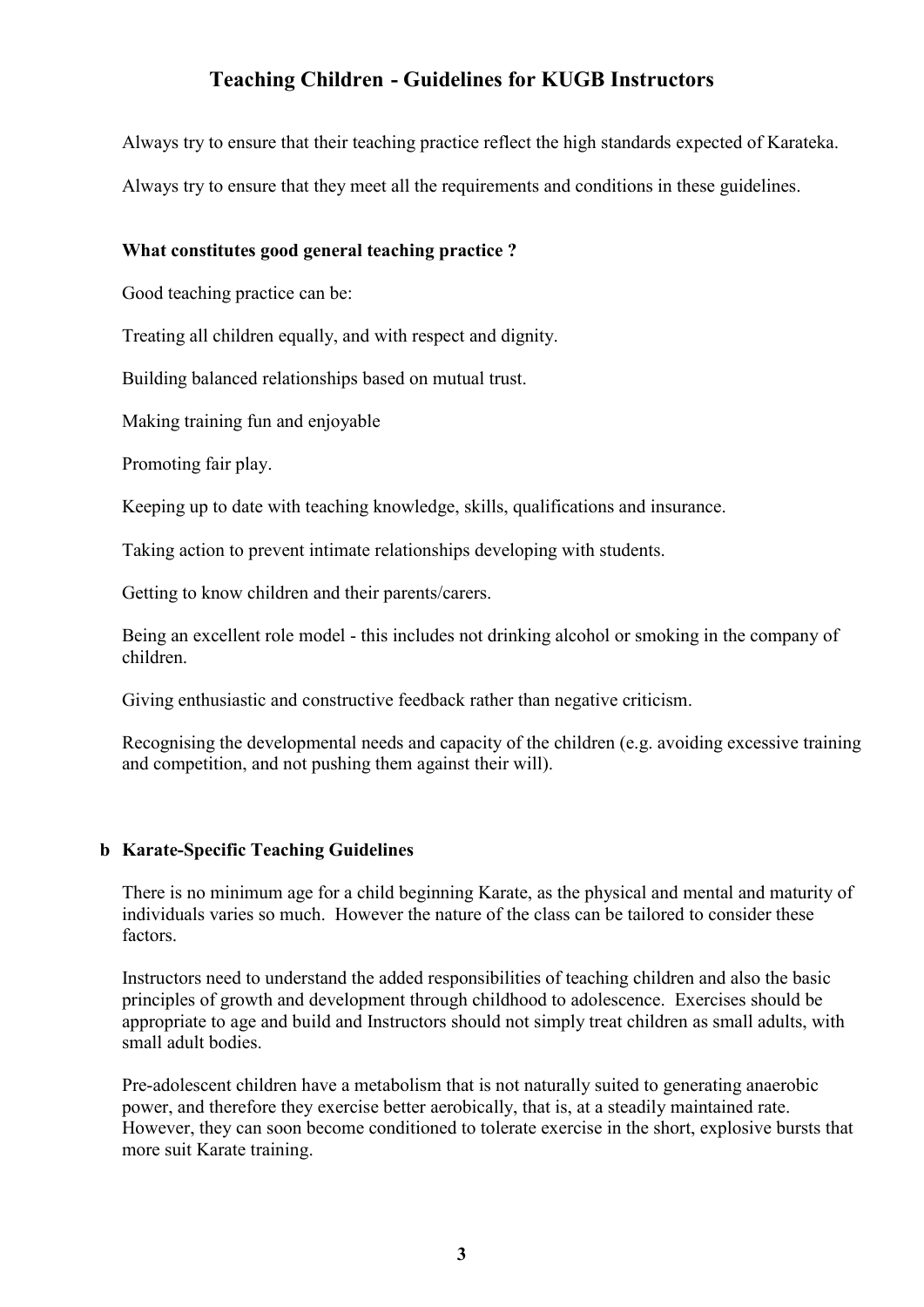Some children have difficulty in concentrating and Karate training has been shown to improve their ability to concentrate, which can be beneficial in other aspects of their life, such as education.

 Good discipline is seen as an essential element of the Karate ethos. It helps build good character and to ensure a good and safe training environment. This discipline is for the good of all children and does not constitute abuse.

 Respect for senior grades and for their instructions and decisions is also a vital element of the discipline of Karate.

 Physical contact is seen as a necessary and positive part of teaching Karate and is acceptable practice as long as it is appropriate and done in a safe and open manner. Instructors might manually adjust a students technique - for example by straightening a wrist or moving a block to a more effective position. They will often test the strength of a child's technique or their balance by applying pressure. They may need to move a child for safety, e.g. to avoid collision or prevent them falling. Physical contact may also be used to re-assure or reward - for example, a light pat on the back or shoulder.

 A child taking part in a class should not be allowed to leave the dojo without the permission of the Instructor. Where practicable, supervision should be provided.

 Parents or guardians should be advised when to deliver and collect children, and not to leave children at the Dojo unless the Instructor or a responsible person is present.

 If there is no other viable option, it is acceptable for an Instructor to give a child a lift in their car, but it is important to inform the parents.

#### **Instructors should:**

Always ensure that children are fit to train.

 Not allow children to do assisted stretching - they generally don't need to and there is a real risk of damage with an inconsiderate or over-enthusiastic partner.

Try to match children for size and weight for sparring wherever possible.

Take great care, especially where children train in the proximity of adults, to avoid collision injury.

 Always take into account the age, grade and ability of children involved in Karate. Care should be taken with certain exercises and equipment and consideration should be given to the potential outcome of any activity.

 Not allow children to perform certain conditioning exercises, especially those which are heavy load-bearing, for example weight training or knuckle push-ups.

 Not allow children to do any heavy bag or heavy impact work - rather, they should concentrate on the development of speed, mobility, skill and general fitness.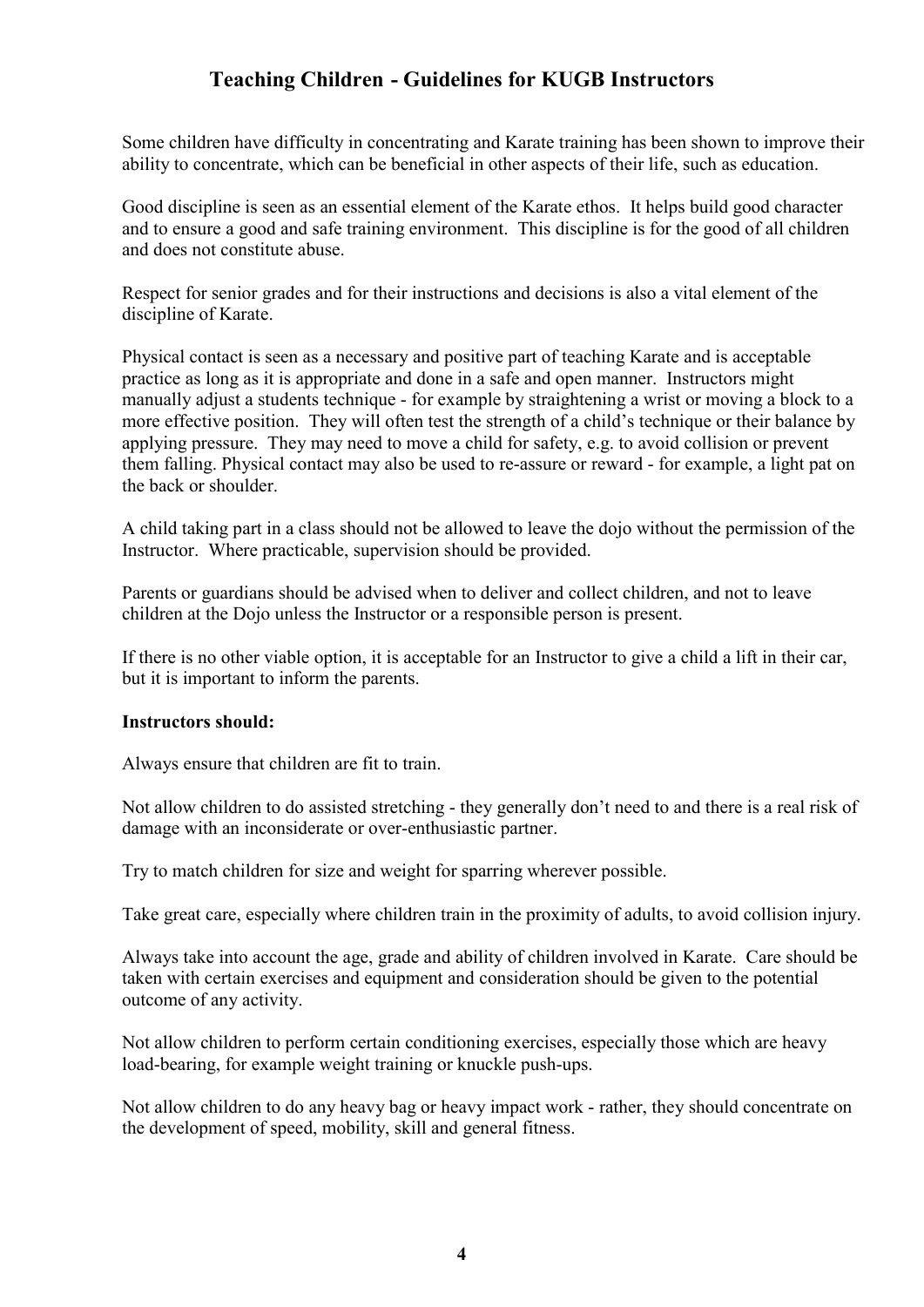#### **4 Acceptable practice, poor practice or abuse?**

 In some cases it is hard to distinguish between poor teaching practice and abuse. Your responsibility is to do everything within your power to ensure your teaching practice is beyond reproach.

 An Instructor must always examine their own teaching methods and practices and remember the basic principal that they must be in the best interest of the child.

#### **What Constitutes Unacceptable Practice?**

 Unacceptable practice is anything which might harm a child or prevent them from developing properly. Those practices which harm children are generally referred to as abuse and they fall in to the following main categories.

 Physical Abuse Emotional Abuse Neglect Sexual Abuse

The following are more comprehensive descriptions of these categories.

#### **Physical abuse**

In general terms, this would include hitting and shaking etc

It would also be where drugs or alcohol (specifically with children) are advocated or tolerated.

In Karate, this may include:

an Instructor deliberately striking a child in order to inflict pain and damage

an Instructor encouraging another student to strike a child in order to inflict pain and damage

an Instructor asking a child to train in a reckless way which is likely to lead to physical harm

#### **Emotional abuse**

This may occur if children are subject to:

 constant criticism bullying constant taunting of individuals unrealistic pressure to perform to high expectations.

 Instructors should also consider the potential emotional abuse from excessive pressure during training regimes or in relation to competition.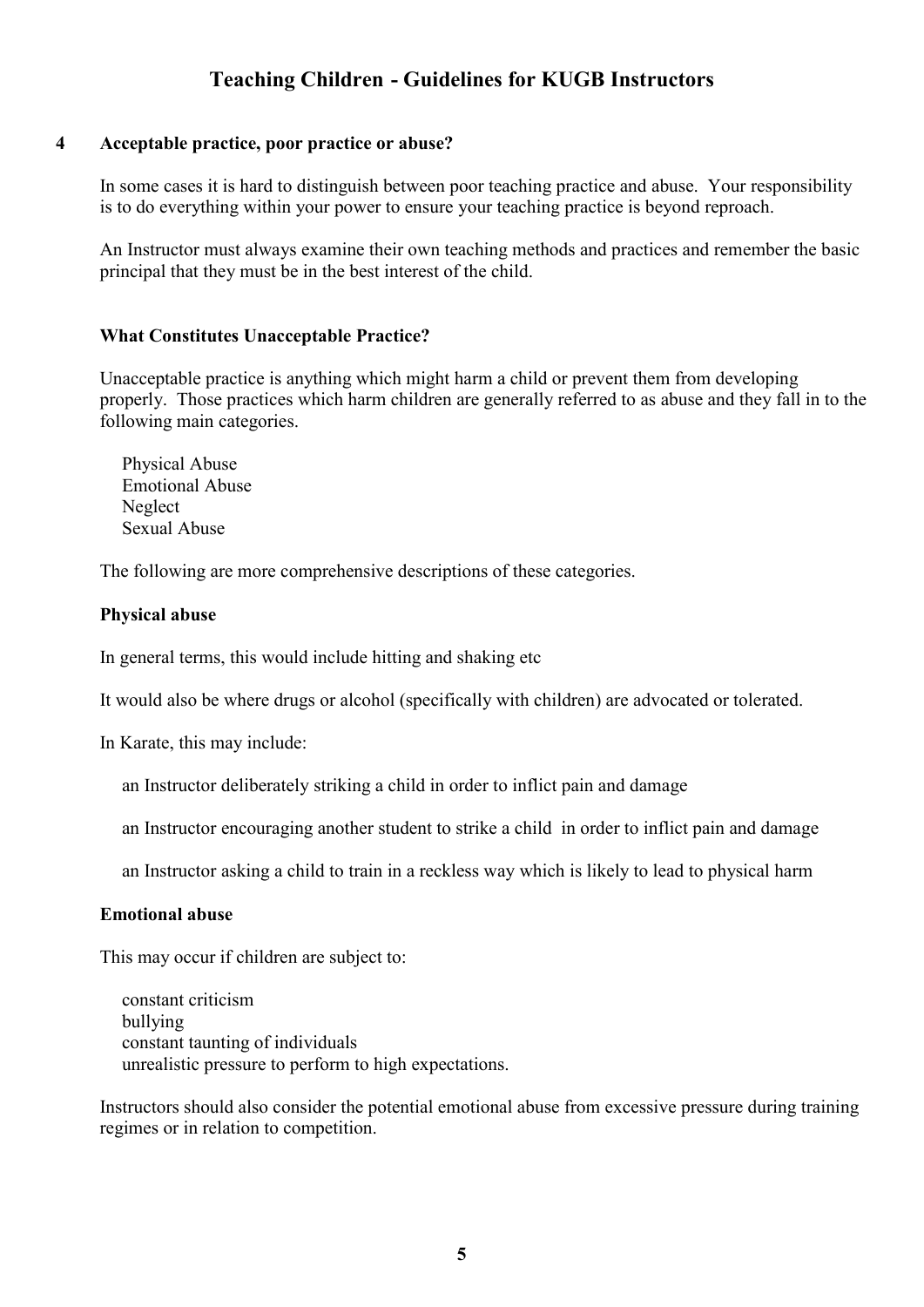### **Neglect**

This may result from a failure to ensure that children are:

 safe free from risk of excessive cold, heat, or injury properly insured

#### **Sexual abuse**

This may be the result of Instructors involving children in any form of sexual activity.

This may be the result of Instructors allowing other adult members to involve children in any form of sexual activity.

Showing children pornographic material is also a form of sexual abuse.

#### **What signs might indicate abuse?**

 Abuse may result from various causes through the misuse of power by adults or peers in any of the above ways.

 Abuse may not be apparent from physical signs. There may be behavioural indicators, particularly changes in behaviour.

 Children may tell someone directly or indirectly that they are being abused. This will have taken enormous courage on their part because it is possible they will have been threatened by the abuser not to tell, or will have been aware and are very frightened of the consequences. In all cases, children will tell you because they want the abuse to stop, therefore it is very important that you listen to them and take them seriously.

Abuse can go unnoticed for a long time, yet have lasting and very damaging effects on children.

Physical indicators of emotional abuse include:

- A failure to thrive or grow, particularly if the child puts on weight in other circumstances (e.g. in hospital or away from home).
- Development delay, either in terms of physical or emotional progress.

 There are physical and behavioural signs that might raise your concern about the welfare or safety of a child.

Some examples of physical signs are:

- unexplained bruising or injuries and a reluctance to talk about them.
- a change in appearance observed over a long period of time ( e.g. a student losing weight or becoming increasingly dirty or unkempt).
- Self-harm or mutilation.
- Covering arms and legs even when hot.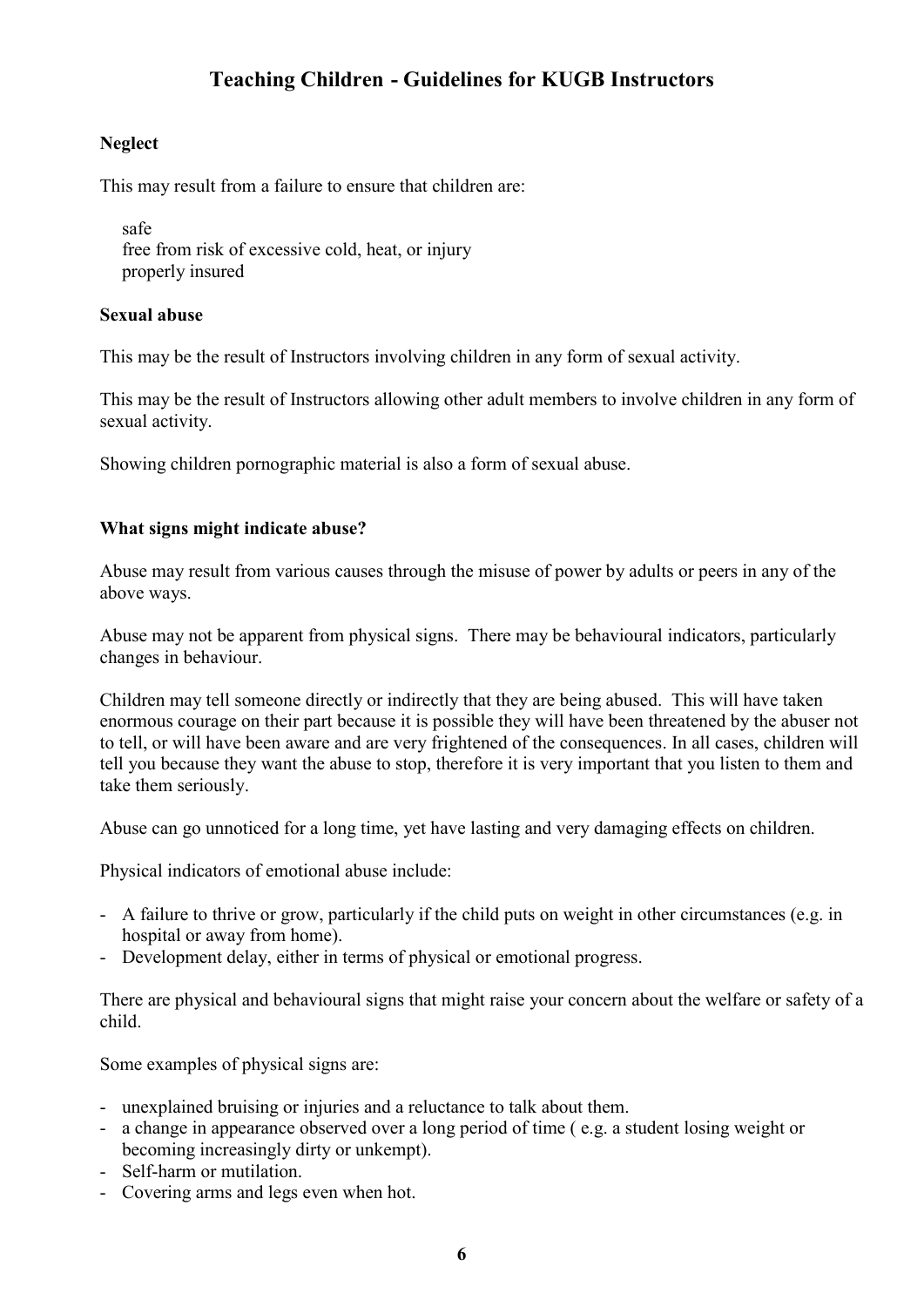Some examples of behavioural signs are:

- Excessive fear of making mistakes.
- Fear of parents being contacted.
- Fear of parents being contacted.
- Aggressive behaviour or severe temper outbursts.
- Running away.
- Fear of going home (e.g. after training).
- Flinching when approached or touched.
- Reluctance to get changed for training.
- Depression.
- Neurotic behaviour (e.g. hair twisting, rocking).
- Being unable to play, unwilling to take part.
- Withdrawn behaviour.

 These signs are indicators, not confirmation of abuse. However if an Instructor notices any of these signs regularly or more than one sign, they should record and report their concerns.

#### **5 Reporting Procedures**

#### **a What to do if you suspect abuse**

 Although it is a sensitive and difficult issue child abuse can and does occur within institutions and within other settings other than the home. It is crucial that Instructors are aware of this possibility and that all allegations are taken seriously and appropriate action pursued. This would include anyone working with children in a paid or voluntary capacity and there are established procedures to follow should any concerns arise.

 If you suspect a child is being abused by an Instructor, student, parent or carer, you will have to report your concerns in order that the abuse is investigated and stopped.

 If you are worried, remember it is not your responsibility to decide if abuse is taking place but it is your responsibility to act on your concerns and do something about it.

 If a child tells you about someone's behaviour (e.g. an adult or another child) which he/she finds disturbing, always:

- stay calm and reassure the child ensure he/she is safe, feels safe and does not feel to blame for what has happened.
- listen carefully, show and tell the child that you are taking seriously what is being said.
- be honest, explain you will have to tell someone else to help stop the behaviour that is distressing.
- make a note of what was said as soon as possible after the event.
- maintain confidentiality only share the information on a need to know basis and if it will help the student.
- gain medical attention immediately if required and if appropriate contact police or social services.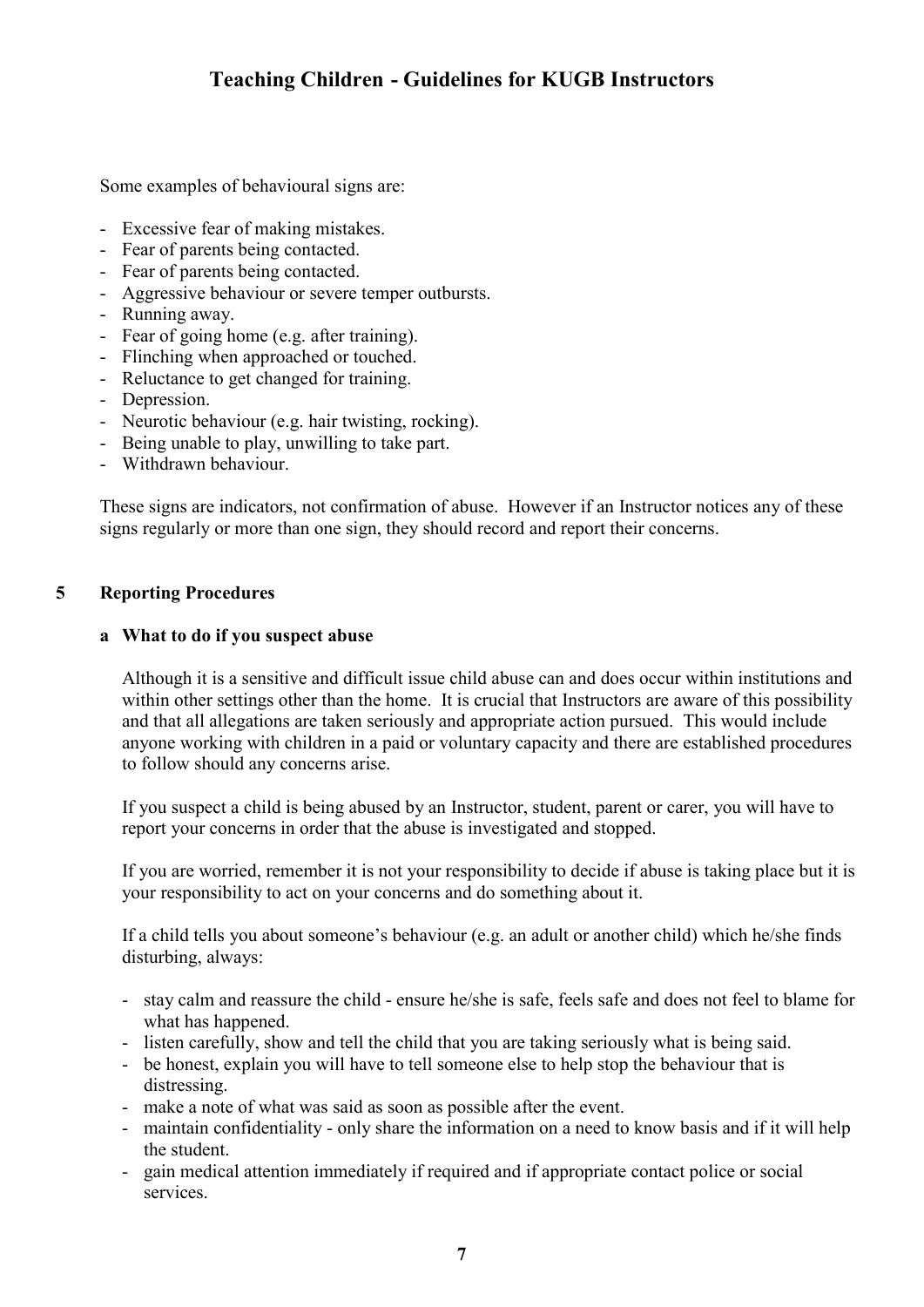It is your responsibility to act if you are concerned about the behaviour of an adult towards a child or if you feel a young person/disabled adult is being bullied:

- Always follow the KUGB's child protection guidelines.
- Report your concerns with full details to the Child Protection Officer or Regional Officer. is then the responsibility of that person to act.
- If these persons are not available, the concerns are about them, or you do not feel appropriate action has been taken, you must contact the social services or the police. Both organisations have specialist units trained to deal with these situations and their numbers are in the phone book.
- If you were abused in the past, you can still seek help to deal with how you feel. There are many confidential helplines and organisations in the phone book. Please find the courage to call especially if the perpetrator is still involved in instructing and has access to other children.

#### **b Do you have any other concerns?**

These guidelines provide some of the steps for safe and sound Karate instructing.

 Any further questions may be addressed to the KUGB Executive Committee through the National Administrator.

 The KUGB always endeavours to provide up to date information through literature and courses for its existing and its new Instructors.

### **c Protecting Instructors and Volunteers from False Allegations**

 To prevent the possibility of wrongful allegations about your teaching, adopt the good practice guidelines and advice advocated by the KUGB. In addition to the points made earlier, instructors should remember to follow the advice below:

- To always work in an open environment avoid private locations (e.g. taking children to the Instructor's home).
- To maintain a safe and appropriate distance with students (e.g. it is not appropriate to have an intimate relationship with a young student or to share a room with them).
- To involve parents and/or guardians wherever possible.
- To be aware of the KUGB's child protection policy and their responsibilities.
- To adhere to the KUGB's code of conduct.
- To avoid any horseplay, sexually suggestive comments or language.
- To be aware of current child protection information and knowledge.